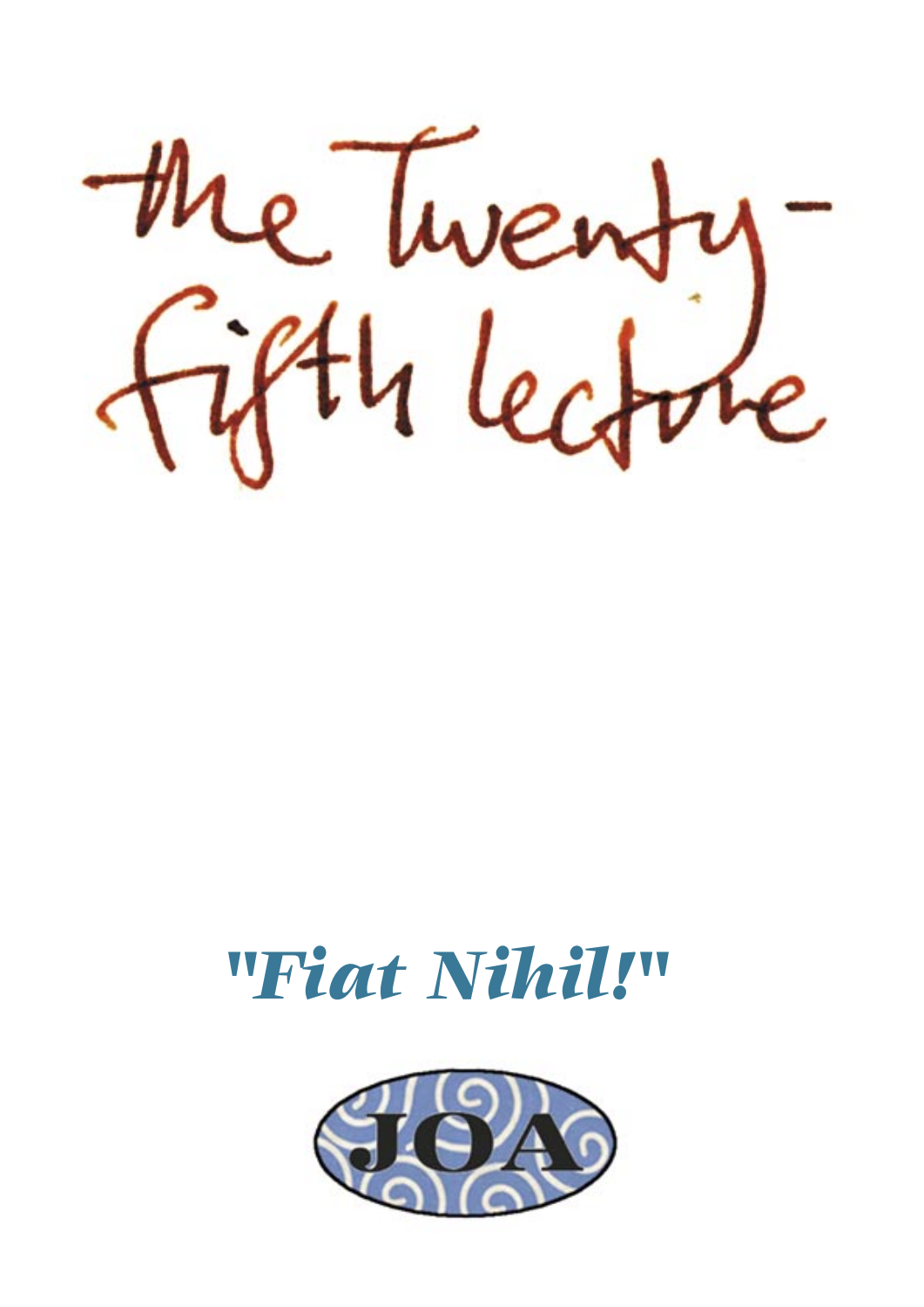### But refusal was followed by Acts of Design.

**Bands of polished black and grey stone were installed around the ragged edges of the floor and around each individual column footprint. Instead of the lively rippling of the original design, which even the dullest iconic illiterate might identify as 'watery', the Client Body design flooded the floor with the uniformity of 'Carrara 'C'. This blurry grey marble was then carefully bordered, like an infant tracing an outline, by a double band. The first was of Nero Marquinia, an inexpensive black marble, pleasantly inscribed with thin white veins, that I had already specified. The second ring was of a densely black granite which was given the brilliantly imperishable polish that only such stones obtain. This was a more costly stone than any I had proposed. It gripped, like a black fist, whatever was found rising vertically out of my mortified floor.**

I not only use marbles because they come in a variety of colours, but because their veining inscribes them with an evidence of their history as that of sedimentary oolites who were then metamorphosed and invaded by later infusions.

#### They are a stone that has been 'written' **- even if only by the careless hand of a Nature void of any intent to communicate.**

**Dense black granite is a stone entirely without either figure or hue. Not only did it well represent the iconoclastic ambitions of my Client Body, but it added that quality I have described, on pags 24-07 to 24-09, as 'stocking-mask' and 'face-lift'. Granite is a material that never grows old - showing so few of the marks of time that it obtained the approval of the Ancient Egyptians in their futile pursuit of the life everlasting. Marbles, on the other hand, scuff a little and even fade. They are softer, adjusting themselves amiably to the blows of fate without pretending to offer that fraudulent refusal to the dimension of time promised by the 'forever new' of cryogenesis and plastic surgery.**

Nothing 'scripted' now remained on the interior save a variety of vinyl distempers whose hues had all been subtly altered to bring them to accord with a quality acerbicly described as "Nursery" - by a European Visitor of greater sophisication than my 'Client Body).

### It was too late to erase the iconic scripting of the exterior.

### **It had all been built.** But the gardening remained.

**This part of the lifespace, still hubristically described as 'Landscaping' (after the gigantic works of 'Mr. Brown's' navvies turned cultivated fields into the pretence of a 'Nature' populated by Antique Heroes and Milkmaids), is all-too-often left until it is too late to grow anything of 'architectural' stature. Gardens should always be started in advance of construction. JOA showed, in Harp Heating, how to build inside a mature garden. If trees are planted in hypostylar arrays then whether they are trees or columns makes no difference to the conceptual landscape.** 

## But the garden is dear too, to the English.

**The Client body gave Robert Holden, our cultivated, experienced and imaginative Garden-Designer, a hard time when it was discovered that his planting scheme included plants that were not native to England. This 'horticultural racism' put me in mind of a contemporary commonplace where the English Consumer will shop for food that is delivered frozen, cleaned, and shrinkwrapped from around the globe. Next to this out-of-town supermarket, the Consumer will load-up with inedible flowering plants, with real earth on their roots, from an even larger 'gardening centre'. A long-standing English illiteracy concerning food, that is only now beginning to change, has been associated with the purely symbolic cultivation of 'gardens' that were never anything less than an important part of the public rites of 'being English'.**

### So what were these immemorial lawns of the Cambridge 'backs'?

**My first visit revealed the river Cam, as a docile body of water, barely twelve metres across, sunk deeply into rounded banks of close-cropped grass. Undergraduates punted their supine cargoes at a leisurely pace. They appeared as explorers, issuing from a flood darkened by giant forest trees. In floppy khaki hats, and camouflaged combat fatigues, torn jeans and over-hanging shirts, they seemed part refugees, part adventurers from some 'other' place. Yet they were not alone, for in certain places, scattered upon the banks, lay others of their kind. It was like a field of battle, No one was left standing amongst the roughly-accoutred combatants. Carrying my investigations further I noted that wherever an undergraduate found grass, both he and she would sit down and, very soon, lie down upon it.**

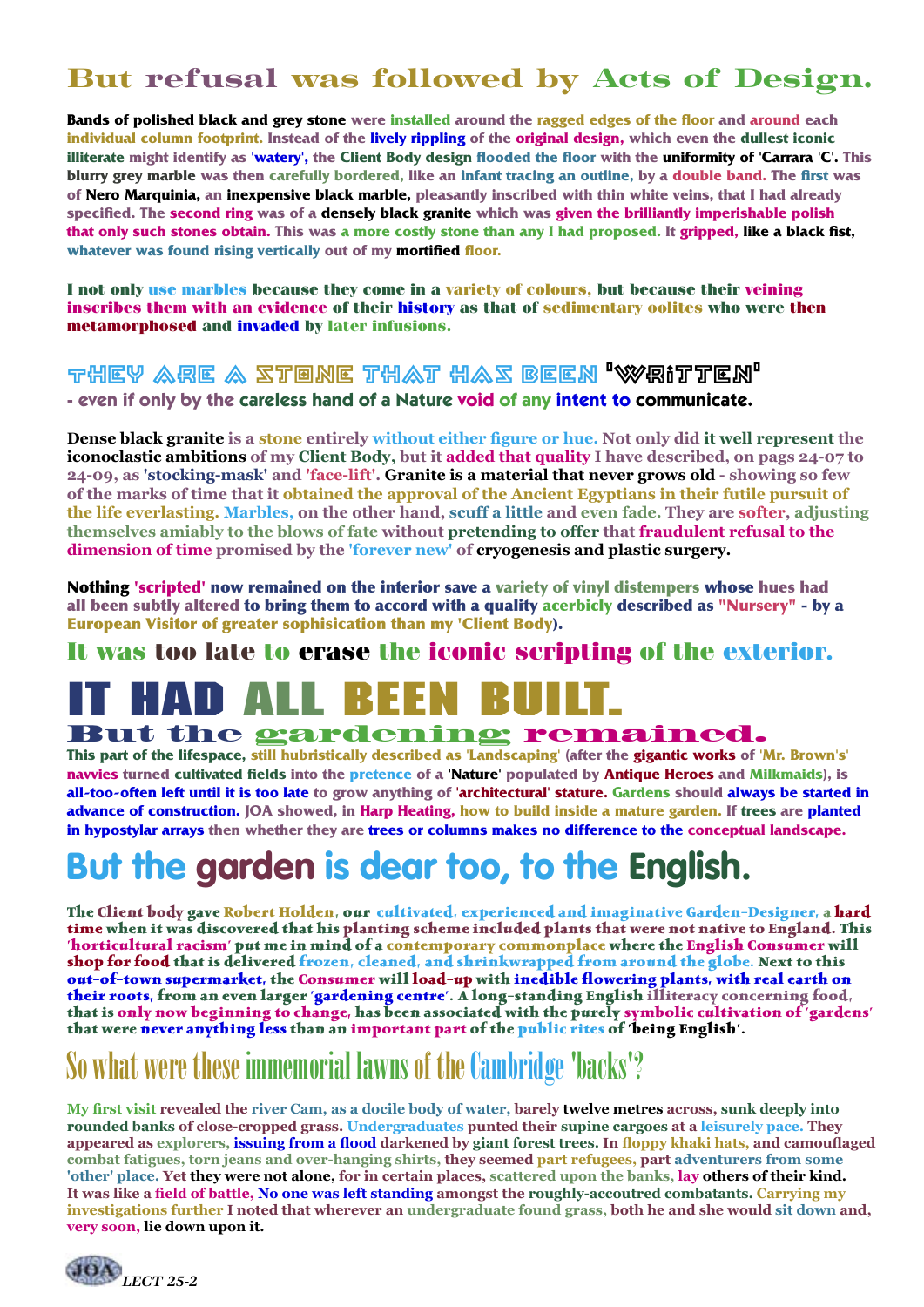**There were, however, certain turfs upon which no-one, except the members of an intellectual elite, were allowed to tread at all. These were enclosed inside the colleges and lay, like the pristine surface of a bowling green, guarded by the columns of gothic cloisters. The only gardens, as such, to be found in collegiate Cambridge were reserved to the private dwellings of the College Masters. It seemed to me that the culture of the 'green places' of Cambridge was an extension of that Saxon antipathy to the urbane that had marked their taboo upon the Romano-British culture that the rusticating German invaders deliberately destroyed. When grass floored a public place one either tried to make oneself socially invisible, by lying down, or accepted that it was not for any human use at all.**

### Grass was a taboo laid upon public space to forbid it to the social cult of urbanity.

#### So I took against this miasma of lawns.

both because it was Saxon, and because to be human is not to lie like some primordial fish horizontal in the slime of prehistoric millenia. To be human is to stand upright and to use one's faculties for their uniquely conceptual capabilities.

Moreover, the Institute of Management was exploring the idea that management should be understood as 'theatre'. The old Hospital suited this ambition. For it was an 'old' civic building with a huge forecourt that allowed it to thearically *monstrare* its gigantic fac(e)ade to the street.

**I designed the forecourt as a paved garden, centred on a stone floor surrounded by seats backedup by flowers and hedges. To sit is, if not as noble as standing, at least less ignoble than lying down. Besides for a 'plaza' to be lined by sitters is to provide the erect with Spectators. I did, in fact, make a modest strip of lawn. But it lay outside this theatre, behind the hedges, near the bicycle-parking sheds, where one might collapse, if one must, in decent obscurity.**

### I aimed to give this plaza-garden the 'tragic' structure of a 'plot'. -with a beginning, middle and end -



*The shape of a reversible narrative tends to Nothing at the beginning and end of either direction while creating a 'space of appearances', a 'plaza', in its middle.* 

#### whether coming off the street or leaving the building. **But how could this reversible emplotment be configured?**

### **How could an end also be a beginning, and vice versa? Can a 'plot' have two endings and two beginnings - both of them interchangeable?**

**The syntax of a reversible narrative - so common in architectural space, took on the semantic of a boat. Like one of those ferries that chugs back and forth actoss a river, its prow and stern are interchangeable. Either of them parts the flood only for the water to close again behind, never remembering anything of the passage of the craft.** 



*When is a beginning and end and an end a beginning? The answer is when it is a narrative rehearsed from building to street and then street to building. More importantly, it is when these termini 'close' like doors, upon their 'history' while leaving what they traversed, their middle ground, their arboreal 'trunk', swollen with a spatial amplitude sufficient to accommodate the urbane theatre of a social cult whch may, or as easily may not, reverberate with their inscribed narrations. They are like beads on a necklace whose meanings may be patent, or merely murmured below the breath. At least they will be filled with the airs of speech and the speech of manifested airs.*

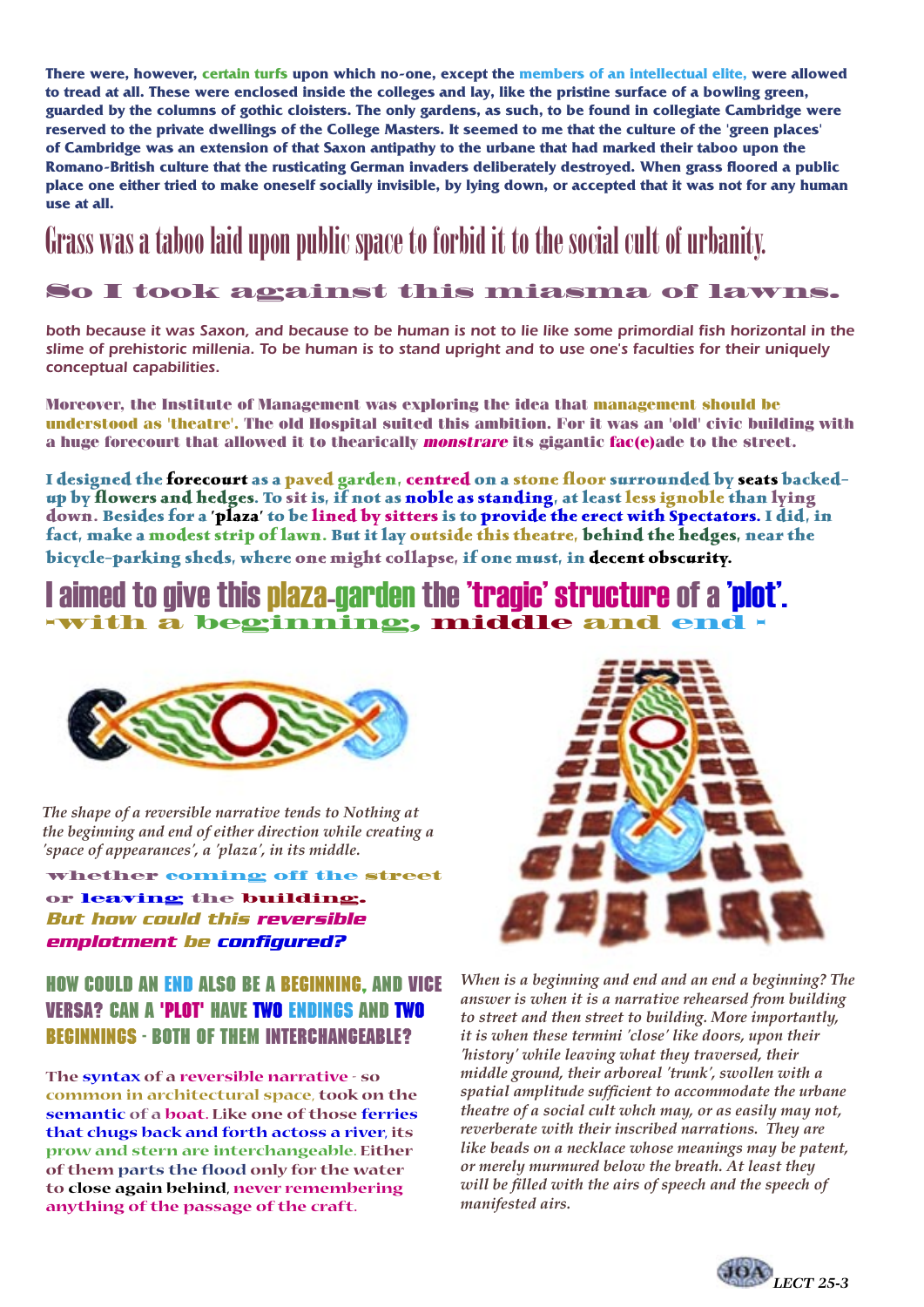### I made three boat-shapes.



*Coming from Trumpington street one crossed, on a small bridge, a boat filled with water. This water flows from 'Hobson's Conduit, down each side of the street, even today. It would be very shallow, but, flowing over a black bottom, seem deep. The middle part was tripartite with two ends and a centre where paths led out sideways to the bicycle parking sheds - designed to keep one's saddle dry. The whole was shaped by raised flower-beds. Their masonry retaining walls were topped by a bench of planks. These dry more quickly than stone. A topiary hedge, behnid the beds, cut down the wind. Four, more secluded, semi-circular 'exedrae' bracketed the whole like columns.*

**The first I could fill with the spring-water of Hobson's Conduit that still flowed, physically, down both sides of Trumpington Steet. Hobson had been an inn-keeper who always gave his guests a worse horse if they refused his first offer - hence 'Hobson's Choice'. The street is the 'infinite net' whose sign is water. Here it is also the serpentine semantic of the Oceanic terminus of any 'istoria' of somatic space.**

#### No iconically literate culture would ever substitute the referent for the sign.

**Swift satirised the philosopers of Laputa, who carried heavy sacks of referents to save wearingout their lungs with speech. What would he have made of Architects like Mies and Ando? Placing my water inside a boat-shape at least saves it from the Corbusian kitsch of being a "rushing river". Is one crossing Okeanos in a boat, or are these two sinuous sides in some way trying to 'copulate'? I would place 'alpha and omega' sculptures at its interchangeable prow and stern.**

**The second boat-shape is the centre of the 'emplotted' triad. It is divided by a path to the bicycle sheds. Four smaller 'bowers' lead off two larger 'plazas'. All are lined with dwarf stone walls holding raised planting beds. The University promised these to the Warden for an hostel for disabled students so that they could be closer to plants. Some of these low walls are surmounted with slatted benches made of oiled wood -which dries easily after rain. The beds are backed by topiary hedges. These repeat the footprint of the walls, sheltering sitters from the wind.**

### Behind these a lawn is banished to a proper privacy. Here the recumbent may disport their tired, ignoble, self-image.

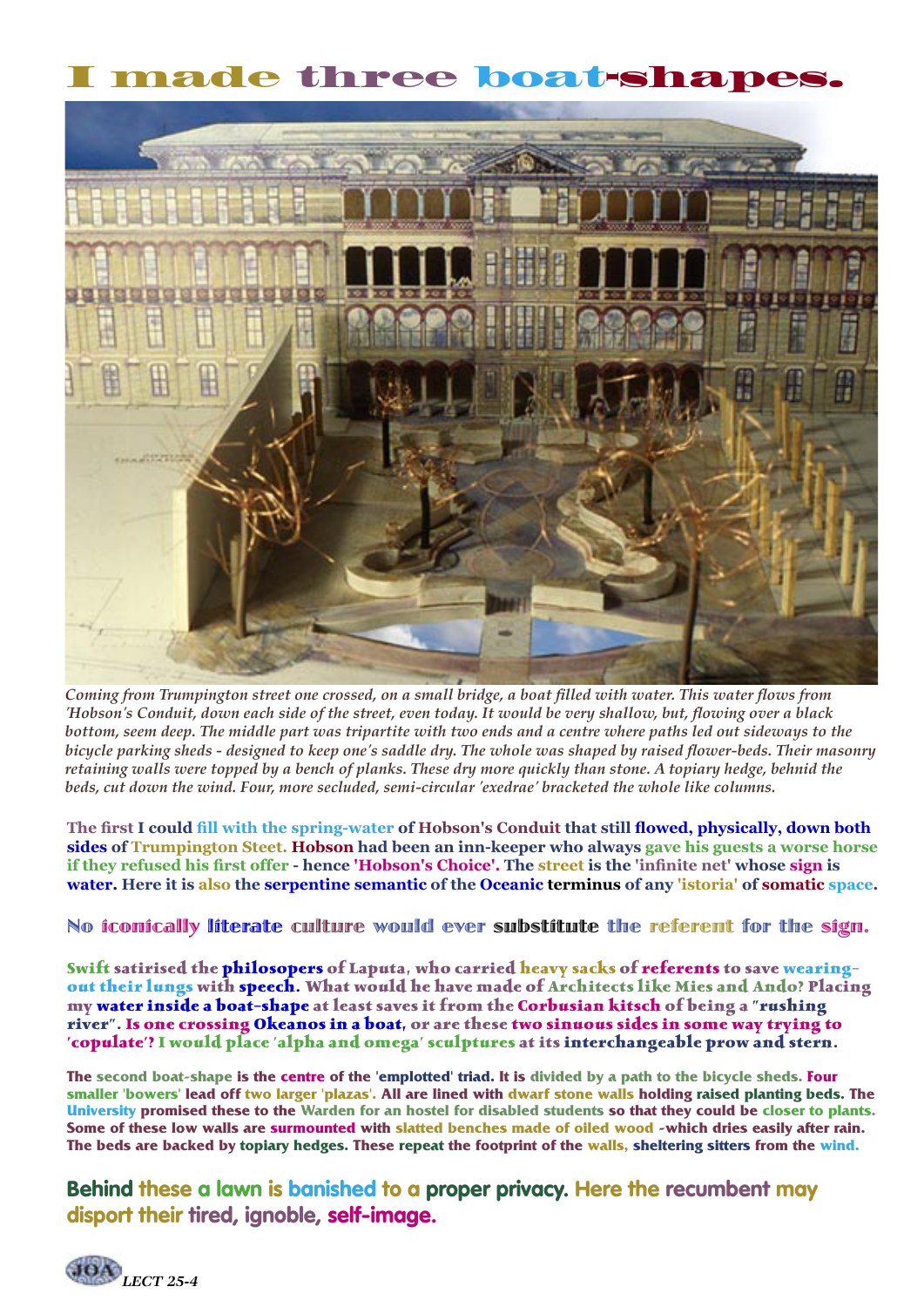# Stuffy Conferences need to 'break' into freshair.

**So the final space, again boat-shaped, and against the ground floor arcade, was merely paved. Apart from being capable of receiving a sudden flood of 'break-outers', it had to bear a fire engine and allow it room to manoeuvre.**



*The 'space of appearances' is theatrically manifested as carved out of and shaped by stone walls, clipped hedges and flowering plants. Its floor is paved with iconic patterns and inscriptins. It is a theatre on which humans can properly 'be'. It is a framework on whch sculptures, lighting and any other inscriptive media can be both 'hung' as well as 'steadied' so that their conceptual body can intersect with the corpus of quotidian space.* 

**Ways of 'inscribing' these spaces, with plants, pavings and sculptures sprang easily to mind. They provided a structure to the 'discoursings' that any iconically-literate lifespace-design culture could deploy.**

This was a garden that was both a flowery, planted 'arcadia' as well as a hard-floored, benched and paved 'plaza'. It was no 'Lawn'.

# But fund-raising for this element came to be prohibited by the Institute.

**I understood that it could affect the reputation of the Business School for fiduciary sobriety if they sought funding for 'luxuries'. But this was to misunderstand both the culture of the English, and the psyche of the 'Patron'. The patron wants to show off his act of charitable munificence to the World so that it sheds lustre upon him and his family.**

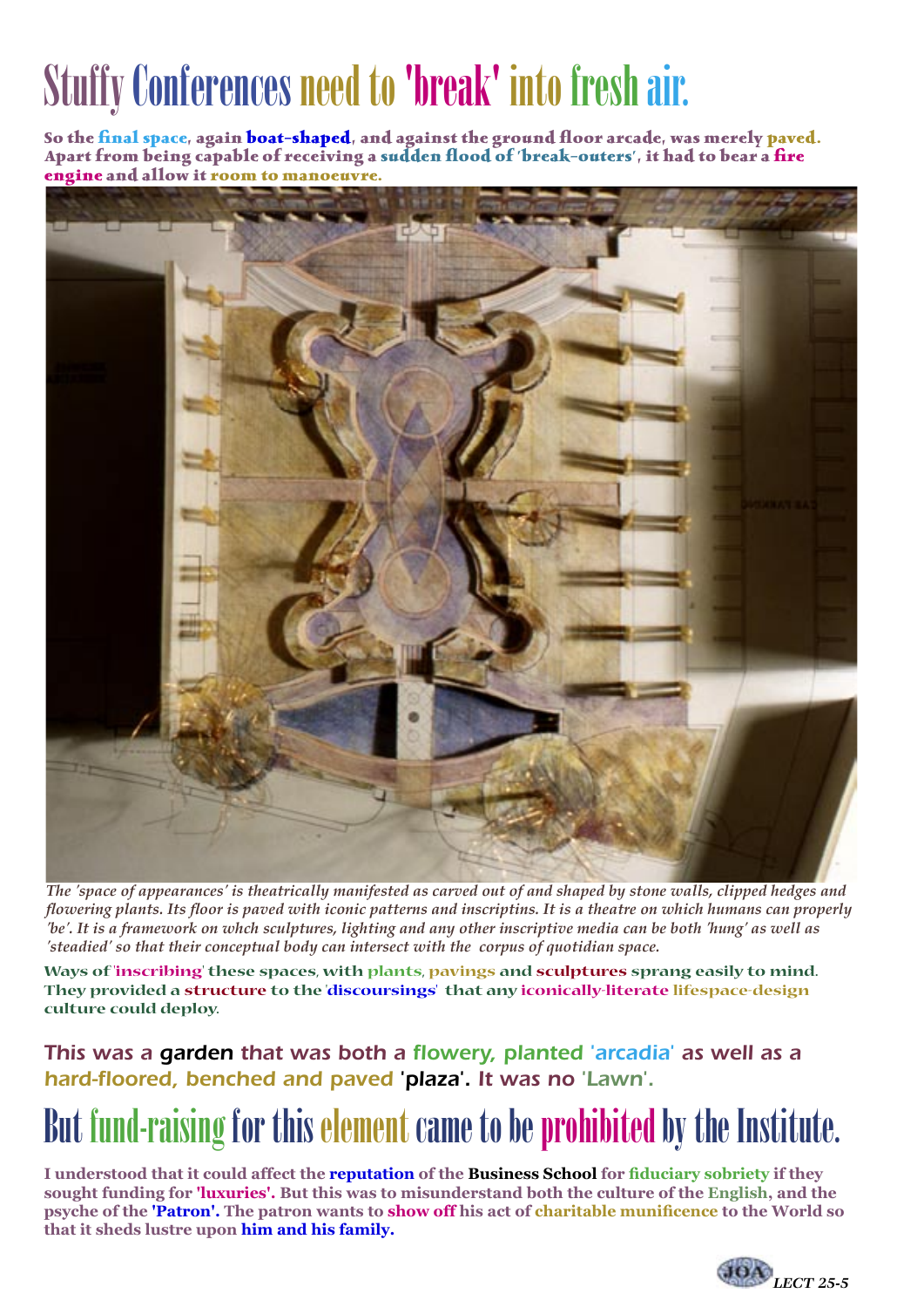**It is no secret that the one thing the majority of the English will admire is a beautiful garden. The 'garden' is almost a national symbol. A screen of carefully-tended flowering plants is the favoured greeting in the hallways of many of our most prominent institutions. They proclaims a subscription to the verdant mythos of the Island Albion. It is even a sign of a sincere subscription to the solid virtues of Capital and an honest abjuration of 'expenditure', when these blooms are of undying plastic.** 

#### In Bruges, one of the wellsprings of the

Netherlandish capitalism that irrigated what would eventually grow into the global forests of the British Empire, there are two, equally extensive, equally polychromatic, flower-markets. One of them is entirely of plastic blooms. The plastic tulip is the talisman, the secret sign, of a commitment to Capital over Expenditure.

The plastic peony is the prudent peony.

# **BUT WHAT OF THE ROOF-GARDEN?**

### SENECA HAD DECLARED THAT THEY SAPPED MORALS.

**BUT AT LEAST THE ROMANS KNEW OF THEM, WHEREAS THE NORDICS NEVER LEFT THE GROUND AT ALL. It could be one of the reasons that Camillo Sitte never maDe sense of Alberti's curious strategy of entombing**

**the 'new ANTIQUITY' under the EXISTING FABRIC SO AS to make it seem as ANCIENT as 'THE AGE OF GOLD' -** IN ILLO TEMPORE. **THE ROOF GARDEN, ACCORDING TO MY ANALYSIS PRESENTED IN 'Babuino', LECTURE NO. 07, pages 04-15, WAS USEFUL TO ALBERTI'S PROJECT. LIKE THE WEEDS THAT FRINGE THE TOPS OF RUINS, THE ROOF GARDENS OF THE MEDIAEVO-HUMANIST CITY REIFY THE IDEA, REHEARSED IN CHRISTIAN ELLING, OF THE 'CATACLYSM OF DOMESTICITY' THAT BURIED THE ALBERTIAN TEMPLES THROUGH WHICH, AS MARK JARZOMBEK PROPOSED: "PHILOSOPHY WOULD BE INTRODUCED BY STEALTH'.** 

My proposal for the Ark's Roof Garden was simpler. It would rehearse the idea that Architecture was the bringing of 'civilisation' to 'the place of choice'. The Architectural Ritual combined the will of the Founders, who 'came from afar' and the 'Genius Loci' which had been from Time Immemorial. The result was a novelty a third thing. A 'child' which was the New Institution. The Ark Roof Garden was half way between the Entablature, carryng the Cargo of the Advent, and the Street, and Site-Gardens, which enacted the 'Genius Loci'. It could therefore legitimately enact the 'result' of the conjunction and represent the Institute itself.

*The means at hand were transformed from a mere balustrade into a yellow Trabica-Raft (made of 'bars of light') which carried the Cones of Hestia (conical red balusters) over the undulating sea (the blue handrail). In iconography, as advised by Levi-Strauss, the components do not need to be in their 'natural' relationships. They need only 'present', and indeed are better presented, oneirically - as in dreams. The floor of the terrace should extend the Hypostylar Forest of Infinity already enfleshed by the 'Order' of the Ark, Castle and Gallery. Anything else on the Ark Roof should read as a 'novelty' drawn from the conjunction of the Genius Loci - Cambridge - and the Entablature'.Founders' Ambitions for the Judge.* 



*yellow lattice-spandrel 'Rafts' and ride over the blue balustrade 'Ocean'. All in turn are 'carried' by the Phylogenetic History scripted on the Ark Wall. The Planters are both 'Capitals of Thought' and the 'Cargo of the Rafted* 



*The 'Flare-Path' focusses, with perfect crassness, on the weakest. Architectural Element (which even Pevsner noted) of the facade - the silly 'toilet-block' entrance bay. It will be dug-up and fixed one day - when civilisation comes to commerce.*

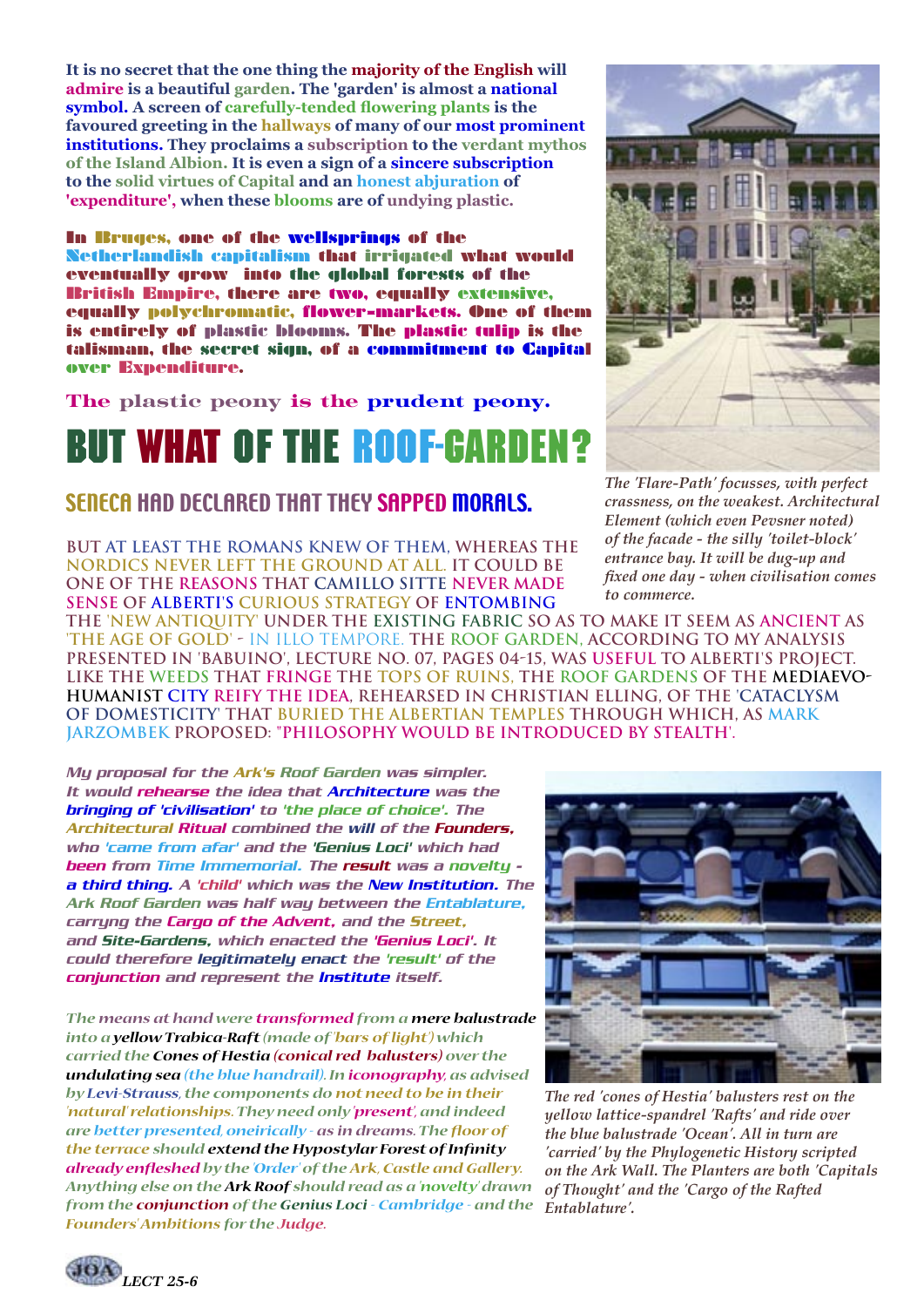

*The Planning Permission Elevations showed a row of small trees in the nine-ton single-unit black concrete planter-'capitals'. Seven show in this elevation, and two are on the opposite side of the Ark-making nine in all.*

**JOA's Architecture was the only one on offer which could award its users these opportunities for self-knowledge, and even selfpromotion. But such is the total iconic illiteracy of our Public Culture that a conversation on the matter did not even begin. The subject proved, even after five years of working together, as lifeless as a cadaver. "Capital", was something one did not spend. It never became, even after masses of reports and sketches, and even BEING BUILT,**

**the head of a columnar Order!**

The idea that ones lifespace could be scripted with meanings beyond the customarily moronic, and the downright commercial, seem to engender the desire to erase all such levitations.

*The glossy black concrete planter-capitals, aka jardineres, had been cast in single, eight-ton, pieces. This ensured their water-tightness. The plants would not water-log because a drain-hole led from each planter onto the roof. Two small holes had been cast into the top-side of the plantercapital. They lay at the end of the 'Y'-shaped recessed grooves which housed and protected the automatically-controlled irrigation-pipes, which were fed, by gravity, from a tank in one of the brickwork Sixth-Order Columns along the Gallery.*

**The tanks and the supply-piping were never installed. The cost-saving was fractional. The roof was paved in the cement tiles used to hold down polystyrene slabs, and then bordered with the round river pebbles used for the same function. The roof became used mainly for outdoor 'smoking'. The giant planters collected the butts and the old Coca Cola tins. They became oversized dustbins.**



*The proposed Roof Garden on top of the 'Ark' Block is sheltered from the wind by having buildings on both sides that effectively 'lift' the currents off its plants.*

The scripting of the Gallery Floor was erased. The scripting of the Forecourt Floor was erased. Now the whole Roof Garden was gone.



*To allow for whatever might eventually be designed I specified an Erisco-Bauder 'Green' roof - the most costly on the market. By this I avoided condensation staining a cement ceiling. It has not one but two waterprooof membranes to keep its insulation dry. It has a copper foil to prevent roots growing down through it. Earth placed onto it retains a layer of 'groundwater' moisture, trapped within pockets in the roof construction which evens out extremes of humidity. It was the 'Rolls-Royce' - or perhaps one should say, 'the Merc.' of 'green roofs'. This shot shows the rubber membranes and the 8 ton glossy-black, jardiere-capitals.*

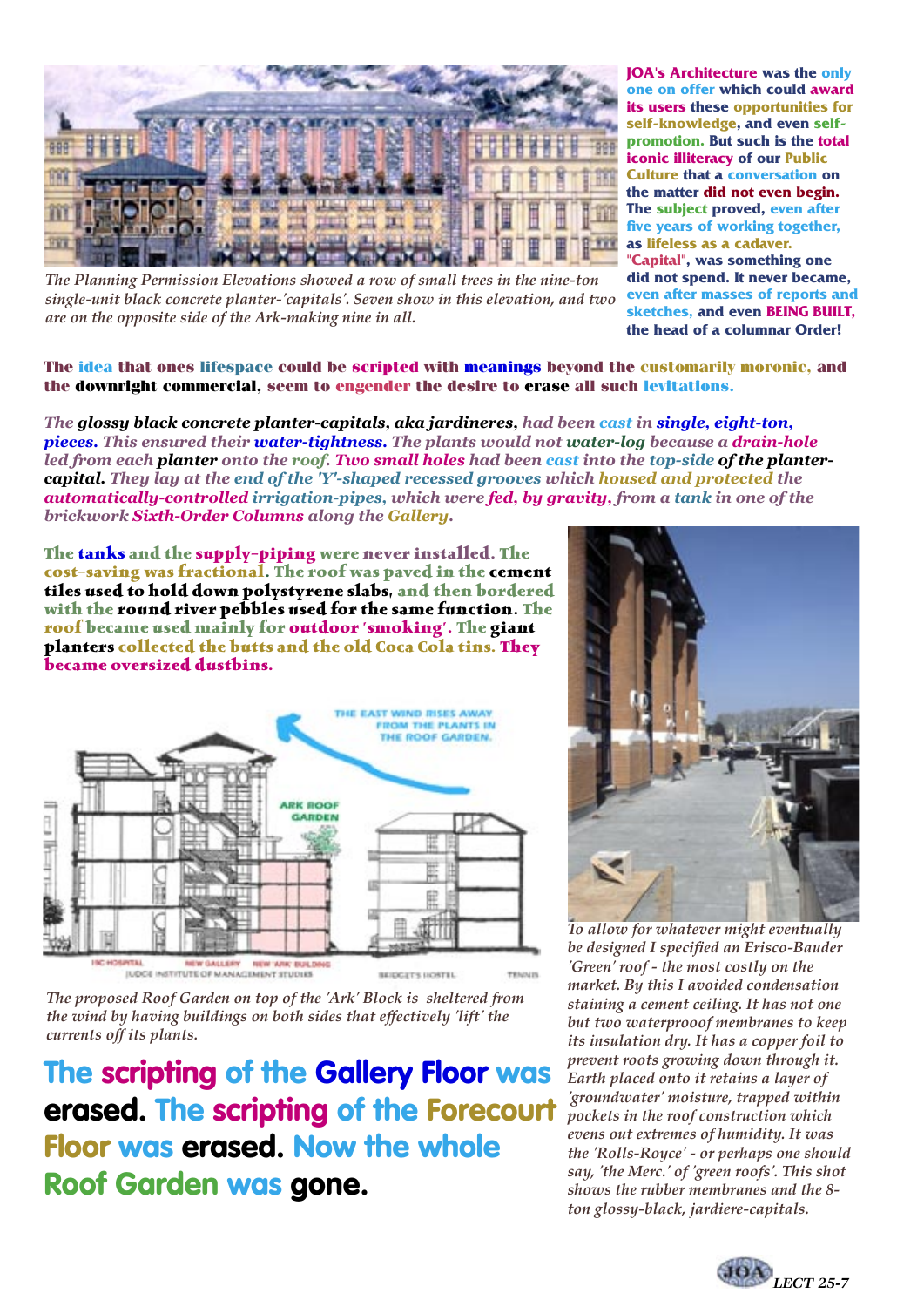**The justification made for these trivial acts of conceptual vandalism, that came when the body of the building was entirely conceived, documented and contracted, not to mention mainly built, was that the Judge was:-**

# "Only an Academic Building".

### I could not understand this, and looked for some deeper reason.

**For I had found, back in 1991, when JOA joined the project as its Architect, a 'Department of Management' originating from Production Line Engineering in Cambridge's highly-regarded Faculty of Engineering. It was housed, very modestly, in part of the industrial building previously used by the University of Cambridge Press.**

### I had understood, from the very beginning, that the 'Judge Project' had high ambitions.

It was intended, with initiatives from the highest levels of British Commerce, to attract the best minds in Britain into Industry, Manufacturing, Trade, Commerce and whatever else it was through which Britain, not so long ago, had ruled the World.

*The sense that I received from the eminent businessmen who were promoting this project was that Undergrduates who both liked to use, and were capable of using, their minds, did not think of Commerce as their first choice for an adult career. They thoght of Academia if they were almost impossibly clever, A Profession might attract them, or Politics or one of the Arts if a living could be made. Anything was preferred to manufacture, sales or whatever went on in the Industrial Estates or 'Administrative Town Centres' to which Post-War British Planning had consigned the politically troublesome 'Working Class' whether the collars that chained them were Meritocratically white, or haptically blue.*

#### What sort of person who had now travelled in 'Old Yurrup' now actually WANTED to live in the PSEUDO-YANKEE hutlet-belt of crinkly-tin warehouses and plate glass admin. blocks prescribed by Attlee's 1947 'Redevelopment of Central Areas'?

**The grandeur of the Old Addenbrooke's Hospital had been welcomed by the Promoters as an appropriate vehicle in which to sail on this 'fishing for brains' expedition. The 19C Hospital was infinitely more cultured than the Faculty of Pharmacology next door. This latter was the invention of CUEMBS - the University's own Building Surveyor's Department. It was dire. Such was the monkish disdain of the Cambridge Dons for 'show' that they allowed mere Surveyors to design their Faculties. The Promoters summarily dismissed the first Project Manager fielded by CUEMBS. Both the Promoters, and we in JOA, understood that if the worldly ambitions of a top Business School were to succeed, more would be needed than phenomenal brains sitting on battered stacking-chairs, on asbestos-tile floors in beige-painted rooms lit by 8'0" fluorescent battens.** 

### **Why then was there this complete collapse of effort at the final hurdle - that of 'decoration'?** I CONSIDERED FOUR REASONS

1. it broke the taboo, which i have already begun to explore, on 'looking poor', even when one was not.

**Perhaps I was mistaken in thinking that one of the attractions of commerce, and the only one remaining today, is that one might be better paid than in any other career. I should have known better. My explorations as one of the Judges, for five years, of the Industrial Architecture prize given by the Financial Times, had taught me that commerce also plays the 'Arte Povera' game. I recalled the Bedfont Lakes IBM H.Q. by Hopkins. Every office in this ostenatiously steel and glass building, had a frameless glass door. Each of them cost, back in 1993, some £500. I thought, at the time, "but this was the cost of my iconicallystructured, three-colour densely-patterned, hand-crafted veneered doors at Wadhurst"! Then I thought to myself "yes, but what would the shareholders think?" The veneered doors look luxurious because they are 'decorated'. For one can see that they are just an ordinary flush timber door-blank, such as one has anywhere, but lavished with a huge amount of extra human labour.** 

### The glass door, on the other hand, just 'is itself'.

**(It required huge capital investments in its 'technology'. But that was O.K. Capital was good. Labour was bad.)**

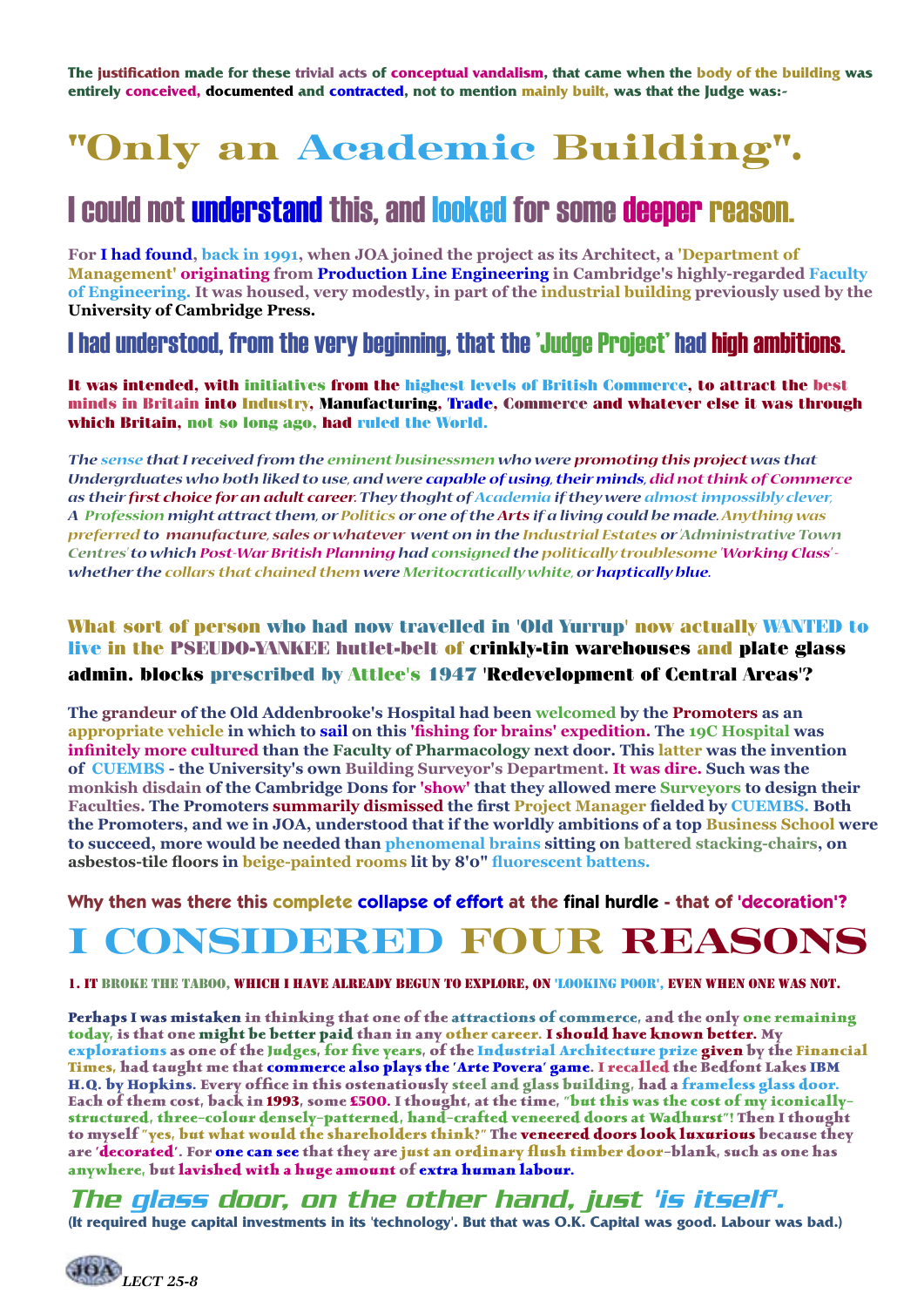**Maybe this is why, in IBM, the glass table, really does have, in almost every office, that incredibly dumb placard saying "THINK"- in caps! In fact, as I thought after the visit. "This is quite clever. The shareholders think IBM is being frugal with its steel and glass box. But those in the know understand how much a frameless toughened glass door really costs. So they know that IBM is not short of money". The Predators are warned off and the Owners mollified, while IBM employees live in a crude, subliterate and savage lifespace unfit for their evident intelligence.** 

#### Although how long intelligence survives a cretinous lifespace is a question that does come to mind.

**The received wisdom teaches that a life devoted to 'Business' renders one financially rich but culturally poor. The place to contradict this was the Judge. I was always convinced of this, as were some of the Professors. Had I not, after all, just after being awarded the contract, and on my first 'briefing' by the Professors of the Institute, been invited to a lecture on the History of Management Theory given by a Professor from the University of Hawaii. His theme had been the demise, in the 1980's, of what he called:-**

### "the Rand Megadeath Model of  $\mathbb{R}^\mathbb{N}$ business Management theory".

**The Professor recounted how, before the '80's, Management Theory was seen mainly as numbercrunching. But when, in the 1970's Japan overtook Germany as the world's second biggest economy, the paradigm changed to one prioritising 'culture'. It was, at that time, the 'new idea'!** 

**I nearly jumped out of my seat! For I well recalled that those early 1980's were also the time that brought an end to the Leslie Martin project, begun in the late 1950's, to found Architectural Theory upon Mathematics. This was exactly when Dalibor Vesely asked me to be his 'Practitioner', across the road at the Scroope Terrace studios of the Cambridge's Faculty of Architecture! I found clever undergraduates, in 1982, who still drew everything in hard pencil and had never heard of Lous Kahn. Cambridge Architecture was like some Polytechnic for Space-Plumbers. Vesely took over the intellectual lead from the Haptic Positivists of the parochial, small-town, pitched-roof, timber-framed, 'Fenland Pragmaticals', and closed, for twenty years, the 'Mathematical' umbrella that sheltered their studios from Architecture's intellectual culture - such as it was then - and the real world of the late-20C's shattered cities.**

Now, here was a Professor from the other side of the globe, demonstrating a paradigmatic synchronicity between my own world and that of the people for whom I was just beginning to create a lifespace.

### We were 'in step' !

**So why, when I had clearly demonstrated, with the pages and pages of painstaking iconographical 'translations' (shown in the preceding lectures) were my Client Body still confusing what they called "my patterns" with the vulgar idea that Decoration equals Luxury? Why could they not accept that transferring laser pigment onto plaster tiles was not the 'buon fresco' that they, in what I could only consider a very complete confusion, insisted that was used, for hundreds and thousands of pounds sterling, on the ceiling? Clearly it was not 'looking rich' that bothered them.**

#### **It was looking symbolic that freaked them. COULD THIS BE, AS PAUL RICOEUR SO AMIABLY ADVISED, BECAUSE "THE SYMBOL LEADS TO THOUGHT"? But what is 'culture' if not symbolic THOUGHT?**

It was the huge columns covered in mazy designs which my iconic notes indicated to be overflowing with mysterious ideas (that would be commonplace to anyone interested in iconic history) that instilled the "fear and loathing".

I had done my best to prove that decoration could be 'surface-scripting' - a way of mediating ideas, as it had been throughout 9,000 years of Architecture. But I had totally failed to persuade My British Business Client Body that this gave them the chance to demonstrate the new, post-Japanese, Management Theory Paradigm that 'culture' (even Kultur) was very much a part of 'business'. Could it be my Clients feared 'ideas' as such?

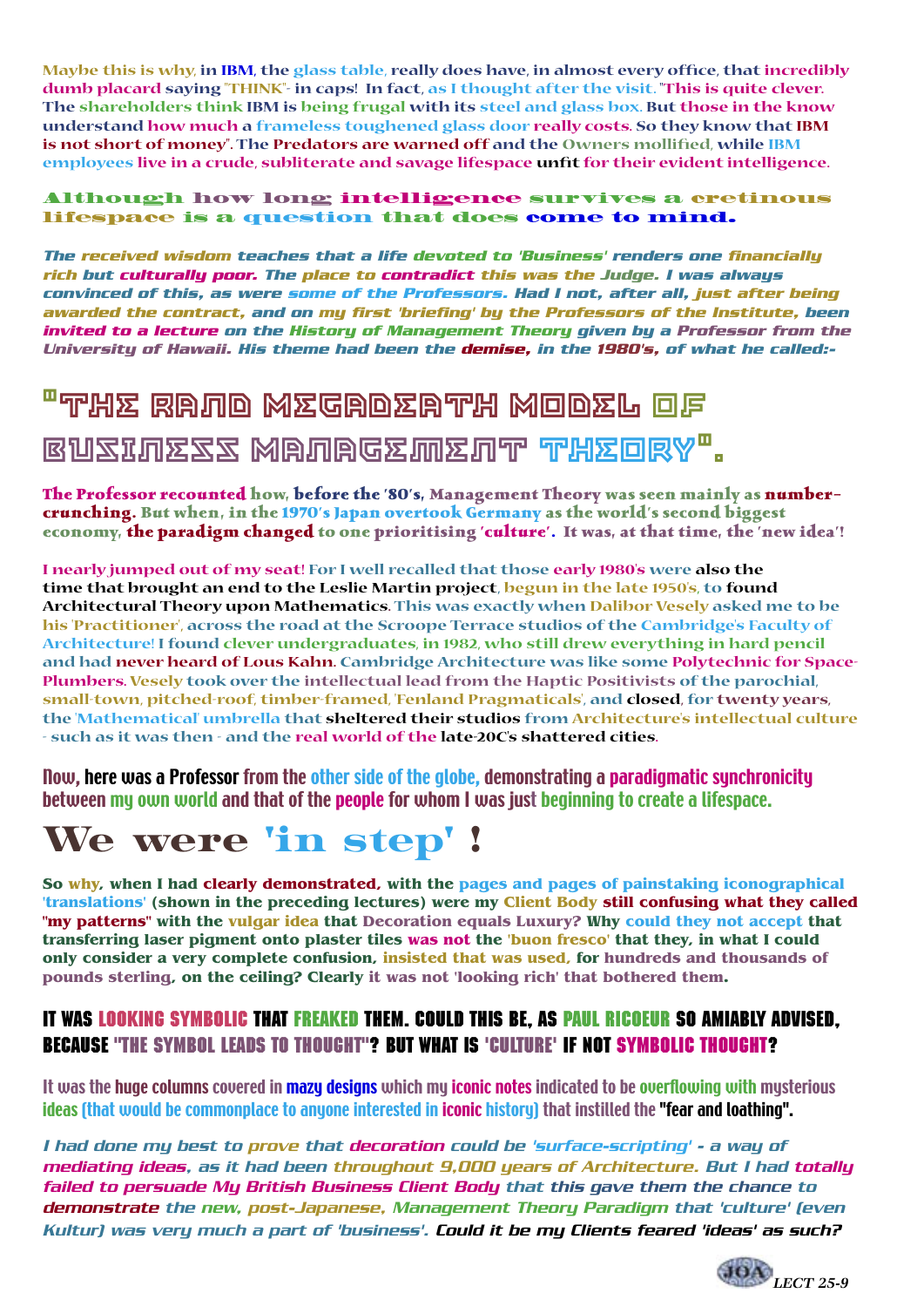#### 2. joa were not the firm to transform the despised medium of 'decorating' into the intellectually-creditable medium, or even parlour-game, of 'surface-scripting.

**I am not of this opinion. For I know as I script this now that JOA have succeeded, all on our own, in doing what needed to be done. JOA have proved 'Surface-Scripting' - even if, as one may hope, others do it better in the future. "Who", I thought while facing the complete ruin of my life's project, "is there to whom I can turn for help? My 'Business' Client Body could have called on the services of anyone in the Arts and Sciences. Yet either they seemed reluctant to see the profit for their project in the 'Sixth Order' tools that I had placed in their service, or, and I could not tell which, they were so persuaded of the irredeemable intellectual dullness and cultural barbarity of their own world of Commerce, that they were afraid to put these tools (as Heidegger would have said) 'to work'.**

*I would have accepted , at this time, the work of almost anyone on the internal surfaces of my building - so desperate was I for the 'proof' that what I had invented was 'practical. After all, there was no Profession of 'surface-scripters' so what was there for me to lose?*

#### 3. what we were proposing was not architecture at all. it was art,

### It was, therefore, inappropriate for JOA to design it. Concerning this we were advised:

## "John, Art must be meaningless".

#### **I saw, then, that my fate was sealed. ILLITERACY had become an imperative!**

**I should not have been surpriised! Who was not iconically illterate today? But why were the 'Traditional' 'worksof-art, that the Client Body so admired, created if it was not for their meaning? The 'Art' part of it was only to give the 'meaning' 'horsepower. I had intended to give this derived (unlike the 'Deconstructed Picturesque') a happy interment by gracing the columns of the Gallery with 3000 A3 aleatory compositions derived, unlike the 'Deconstructed Picturesque'. from reasoned (if arcane) parentages. I had hoped to rebuff Benjamin's hand-crafted "Aura of the Work of Art" with this demonstration of a graphical and (this was the Novelty), conceptual 'SPLENDOR'.**

#### My office thought, at one time, of having our business cards overprinted with the slogan "Museum Quality Guaranteed".

This was after a friend from SOM called me. "John", his voice said down the line, "I hear you are designing a Museum in Houston". "No," I replied, "its (only) a Faculty of Engineering". "Oh", he said, "Gerald Hines said it was a Museum. He wanted to know if you were good enough. I said you were". I understood, just then, how far the miasmal ethical rot of 'Art' had spread. Gerald H. was the Houston realtor who introduced to the USA, and then to Britain, the French practice of hiring a 'Design Architect' and an Executive Architect to work in harness. Designing a 'Museum', in which even a half-decent composition is invariably messed-up by having it wildly 'over-furnished' as a *cabinet de curiosites*, is someting to which no intelligent Architect should ever aspire. The proof of this is Liebeskind's Holocaust Museum in Berlin, where the composition of the Architecture reaches a level of such terminal chaos that filling it with any sort of 'reasoned' exhibit becomes impossible (or so an Israeli General advised me). And what needs 'reasoning-out' more than the Holocaust - and all such genocides?

**But I thanked my friend for his kind recommendation and said that we "preferred, as he did, the World of Work" where, as we later proved, it was possible to make a lifespace that was as mechanically practical as it was ontically appetising .**

#### 4. that it was wrong to attract these bright cambridge minds into commerce by giving them the impression that working in 'trade' would provide a cultured and civilised life.

**The Faculty of Management should be decorated with simple forms and plain materials so as to train its graduates for a life of hard work, keen thinking and service to their company.**

### If this was our 'error' then it was my Clients who were mistaken.

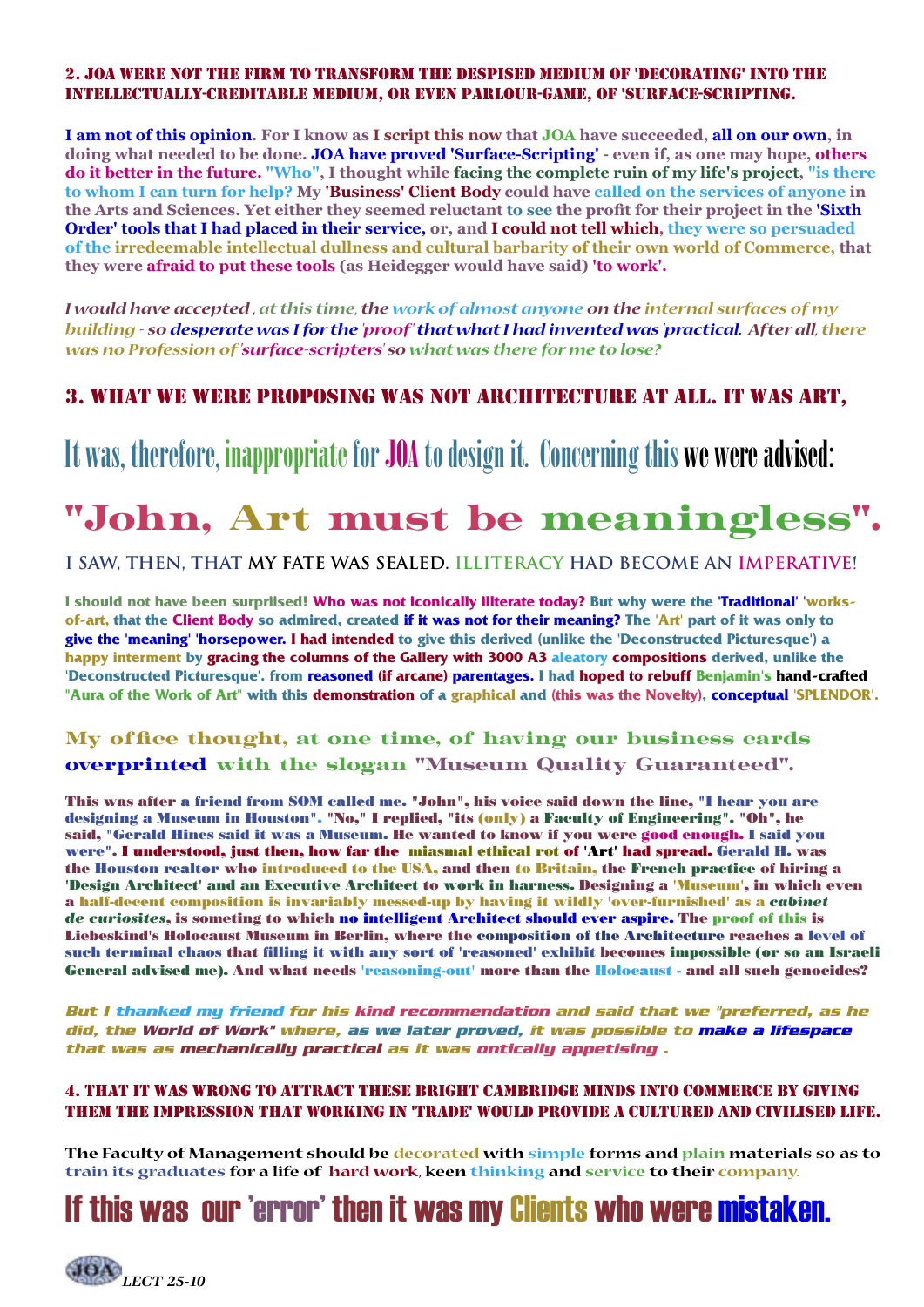**The Promoters of the Judge were multi-millionaires. They had come to Cambridge looking for Minds. In commerce one becomes accustomed to obtaining what one requires by paying for it. The 'minds' at Cambridge were naturally gifted, certainly. But they got what they wanted by working for it. These were agile intellects which welcomed conceptual challenges.**

# They were rather easily bored!

**They give their 'service', if at all, to no-one except their intellectual superiors. In short they were as hard to 'breakin' and 'employ' on some menial task as any thoroughbred. If one wanted to bind them to one's trade one must provide them with a world which gave their minds stonger meat than the mere tabulae of profit and loss.**

**The Judge School of Management, or Business as it subsequently became, is a lesser quantity than the University of Cambridge. It may not think so. But it is. Students who come to it come to Cambridge before they come to either 'Business' or 'the Judge'. This priority has to be signified. They come to study what 'Business' looks like when seen from this University. They have to come to understand, above everything else, that the priority of this University, as of all others of its calibre, is the intellectual life - the life of Theory. This can be symbolised in various ways.**

### One way, in Oxbridge, is a 'Sumptuary Law'.

*It places the Colleges, in which the intellectual life is programmed to flourish, in much finer buildings than the Faculties. It is why Architects are obtained to design the extensions to the old College buildings and the University's own, architecturally sub-literate, Surveyors are allowed to design Faculty-structures.* 

**International Schools of Business Administration, on the other hand, provide Cordon Bleu Chefs to lunch the over-paid Managers that they hope to attract to their over-priced courses. Their buildings have a slick, iconically vacuous, airport-style, gloss which, they believe, will make the Manager feel that he is already on the escalator which will take him to the penthouse boardroom. The metrication of these places, their system of class, and classes, is fiscal. The Managers are over-paid because it is thought that this gives them authority, by virtue of outranking everyone else's remuneration, to direct the actions of persons of whose work, and work-culture, they know little and are obliged (by their Profession), to care less.**

### Science as Numbers plus Moneyas Power equals 'the Business of Management'.

*How did late 20C Commerce hope to attract anyone of any intellect to such an ethos? The only one's who will come to them will join on a strictly piratical basis. They will be the ones who have understood that reward and promotion in commerce is given on a narrowly fiscal basis. Evidences lay easily to hand that they became sharks whose easiest prey was the company that hired them!* 

They will do their best to buy it out, asset-strip it of all the unremunerative parts which made belonging to it a civilised life-experience. They will destroy the morale and loyalty of its staff-members, make them work only for money, and ruin the firm.

I was under the impression that my Client Body understood the sort of people that they were 'fishing for'. I understood that they knew that highly ingenious and clever people needed to be given an ethos which they respected - morally and intellectually. Surely everyone in the world knows that a man with a top-class mind who is shown the levers of power and allowed to work them purely for some singular end, especially one so inhumanly abstract as mere profit, becomes a danger to all around him?

### WHO DID NOT KNOW OF THE RISE OF THE CORPORATE RAIDER?

*I had worked for twenty years to invent my Sixth Order for the precise reason that a stable culture needed to manifest itself, to show itself, and to demonstrate itself - to its own members if to no others. Where more necessary was it to do this than in its quotidian lifespace, and where more natural a place than to enact this everyday 'theatre' than in a society's own institutions?*

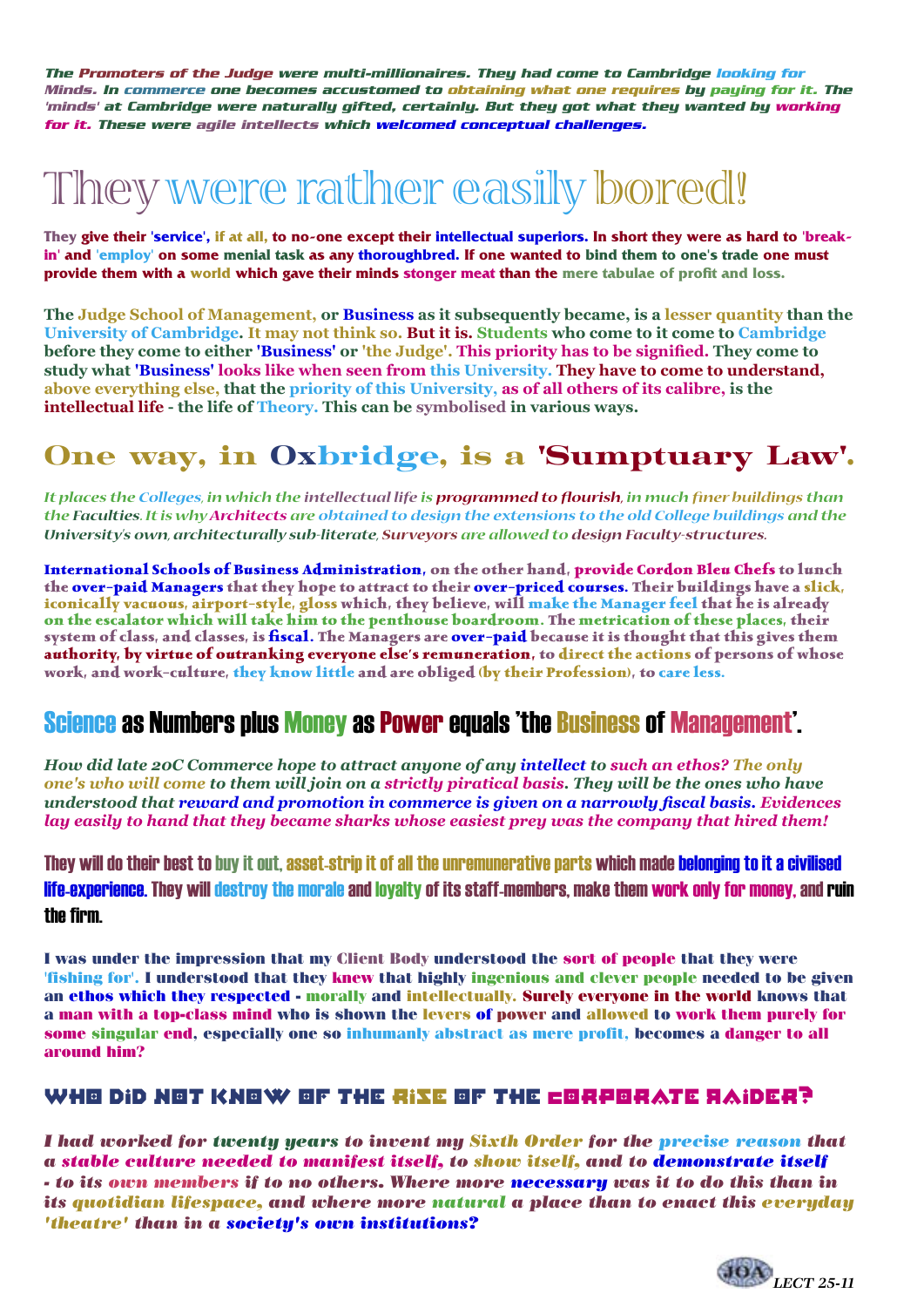What better opportunity to show a lead in the very old, yet today, at the end of the 20C, intellectually-defunct medium of Architecture than the new 'School of Management' in one of the "Nation of Shopkeepers"' most respected seats of learning? Nor were we speaking of some very remote arcana, understood only by a very few. For what was 'Management' but 'Government'.

How could a Faculty of Management pretend to be dealing with less then life itself, as it is concretely lived.

#### Was its object merely to massage figures into computers so that the boardroom took the decisions the computer 'told' it to take?

But then, I began to ask myself why have all 'Business' buildings, buildings from which organisations are governed, become, as the 20C has gone by, more and more bland, glassy, laconic and inscrutable. It can be for only one reason - that the ethic which governs its orgnisations must remain hidden. There **is a taboo on demonstrating their culture. But if a thing is not revealed, a word not spoken, it fades and dies away in self-imposed obscurity, to vanish from the artifice of the human logosphere.**

#### *If the Judge was going to inject this amoral ethos into Cambridge then it had no business, as many in the University already thought, to be there.*

**I knew that my Client Committee was well aware of this intellectual hostility, not to say enormous distaste, for 'business'. The English intellectual community tended to look back to the first post-WWII Socialist administrtion of Clement Attlee as the moment when it held the reins of power. Accustomed to running the 'command economy' of WWII it put into effect the Social State plan designed by the austere William Beveridge (he took a cold bath every morning). But their rule had ended, not merely because administrations always rotate, but because the Oxbridge Intelligentsia, and the upper class from which it was mainly drawn, despised the more popular arts, and especially those of the 20C. Their rule was ambushed by the emergence of the 'Pop Art' in the 1960's. The pipe-smoking, suburban-semi, carpet-slippered 'little man' who Clement Attlee pathetically admitted that he was when he retired from the Prime Ministerial Office, remarked that "he was standing down because he no longer knew what young people wanted". He spoke for Oxbridge too.**

**Oxbridge's self-inflicted wounds, even after 40 years, still bled. The Ex-Imperial Administrative Aristocracy, led by such as Gaitskell and Cripps, had treated the post-Imperial English like one of their 'Subject Peoples'. The Brit. 'Natives' de-colonised, as the others had done, by refusing the 'style' of their 'Rulers'. But this 'Tribe' had no other High Culture. So the post-WWII Brits ended up with none. The Class who valued Britain's intellectual inheritance were marooned as 'posh' poseurs. The metropolitan, workmanlike and craftsmanly culture of the manual workers was equally emasculated by the self-same ex-ICS. Civil Service Mandarins. Burgeoning in-between, chosen by a Meritocratic Trahison des Clercs, freed from both the native High Culture and 200 years of industrialised craftsmanship, was the newly-predatory Middle Class of "hommes, moyen, sensuel". Where, into this dismal history, canonised by the Thatcher Regime, would fit the Cambridge University School of Business Management?**

JOA's design allowed despised 'Commerce' to bring the old 'High Art', in its most extremely 'elite' form of 'Classical Architecture', via a home-grown British Pop-Art, into a 'working' relationship to the equally 'high art' of Continental European 20C Modernist abstraction. I offered the Business School the opportunity to mediate a synthesis of the 'two cultures'.

**The 'Two cultures' was a Notion coined in the very University into which they were introducing themselves with such huge public display. For what did the Sixth Order do but signify the idea that the superstructure of culture rested squarely on no other agent but Man himself, as defined by Science in all his 'evolved' reality, from a creature born of the marine slime 'up' into the only mammal capable of fabricating the iconolocutory cults of 'civilisation'.**

I offered them, indeed had already built them in the hypostylar 'Gallery', a Modern re-invention of the 'Occluded Temple' of the peerless Giovanni Battista Alberti. Not only had no-one, up to that time, even conceived of this Architectural entity and essential urbanistic tool, no-one had come close to bringing it to a palpable, present, reality.

*I offered them the opportunity, as well as the technology, to write upon its surfaces the story of not merely what the Judge was and what it wanted to be - or Cambridge was and wanted to be, which, in the great scheme of things mediated by Architecture, as such, are trivial subjects - but to write about all the things which Man had been, and now could become.*

This *'tempio'*, which anyone could recognise as such, both internally and externally, was the 'Space of Appearances' of the "Business School".

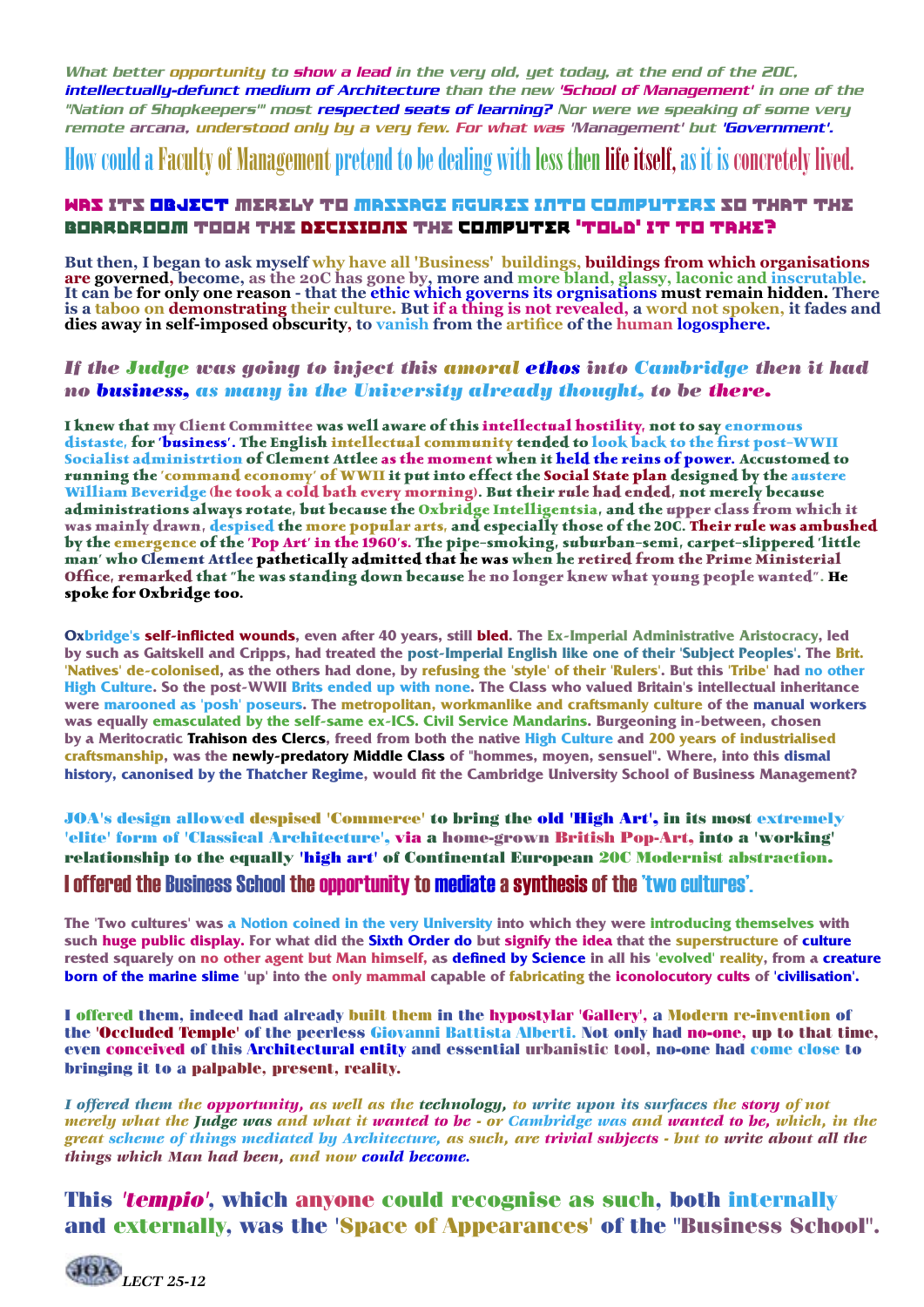**I had proposed that they inscribe, on the wide marbled floor, a 'boat' that was also an 'eye', that was also the 'birth-orifice' that sailed across the intertwining Snakes of Infinitude on the floor of Hypostylar Pre-temporailty. On this boat, with its raised quarterdeck of stairs to fore and aft (which was which?), the Institute could spread a long table and feast (as in the** *Symposion***), the anniversaries of its Calendar, beginning with the foundation of the Judge itself. The tiers of terraces, boxes and (seminar-) balconies were a theatre on which could be enacted the hundred and one rites that create the living 'body' of an Institute's Being.** 

### What more perfect place to **enact** these rites than the actual lifespace of the institute itself?

This was not some princely banqueting hall, remote from the quotidian vitality. I had given this 'Faculty of Commerce' its primordial origin, the theatre of the 'banc' that was the Bank and the Coffee House that became the Exchange.

### It was that most 'Pop' of 'artforms' - Street Theatre.

Yet these nervous shopkeepers, concerned what "people might think", treated it like an 'art gallery' and complained that I was "using purple on the walls". The colour Green also came in for a taboo, but not as definite as Purple! In fact the purple was a pale violet for a ceiling colour scripting (rather feebly I admit) 'a far distance'.

But without the use of 'pattern' [as it was disdainfully described by the Client Body] one's ability to 'script' was as vocal as a mute's to sing.

**I was, at this time, asked by Adam Hardy, Britain's leading authority on the Hindu Temple, to act, for the University of Wales, as one of the four External Examiners who inspected, every year, the new Academy of Architecture established under the patronage of HRH The Prince of Wales. Adam, who was the Director of Studies when I accepted the duty, was removed, the following year, by a Palace Coup effected by a group of English Neo-Classicists.** 

### **I accepted Adam because he ran a wonderfully polycultural curriculum.**

**It had something of the Manhattan 'Method-Acting' in it. For when the students designed a Hindu Temple they would listen to Indian poetry and music. They would dress in Indian clothes and eat Indian food. The same for a Mosque, and one may presume, for the thenwidely-fashionable 'interventions into the Baroque 'Nolli Plan' of Rome. He obtained, from his students, a beautiful model of a Buddhist Stupa in full colour, as well as a coutryard-full of terra-cotta models of the febrile ornaments of the Vedic temple. Whatever else it was, it was Architecture, and it was fun - certainly more fun that the drivel being taught in the 'officiallyauthorised' Schools. The School was totally polycultural in its intake. It was located in London, by now an even more polycultural global metropolis than it had already been for centuries. But how does one teach Architecture to total novices when one has no 'canonic' version of one's own?**

**At least P.O.W.I. was a thorn in the side of the 'Authorised' Architectural Illiterates.**

### I recall falling asleep during some presentations up at Cambridge.

**I was one of the the External Examiners for the First Year and very tired from my 'Ordeal by Fiat Nihil' in the Judge over the road from the Faculty of Art History and Architecture at Scroope Terrace. I heard, as I awoke, the Tutors of the First year saying of their cleverest Undergraduate: "Oh 'X' (I think he had a German name), next year he will be doing 'the Presence of Absence' and in the Third he will commit suicide". I pretended not to wake up as I contemplated the awful futility of a pedagogy in which nothing of Architecture was taught.**

# I compared it to my dying struggles acoss the road. After the Classicists' Putsch I watched P.O.W.I. as it also died.

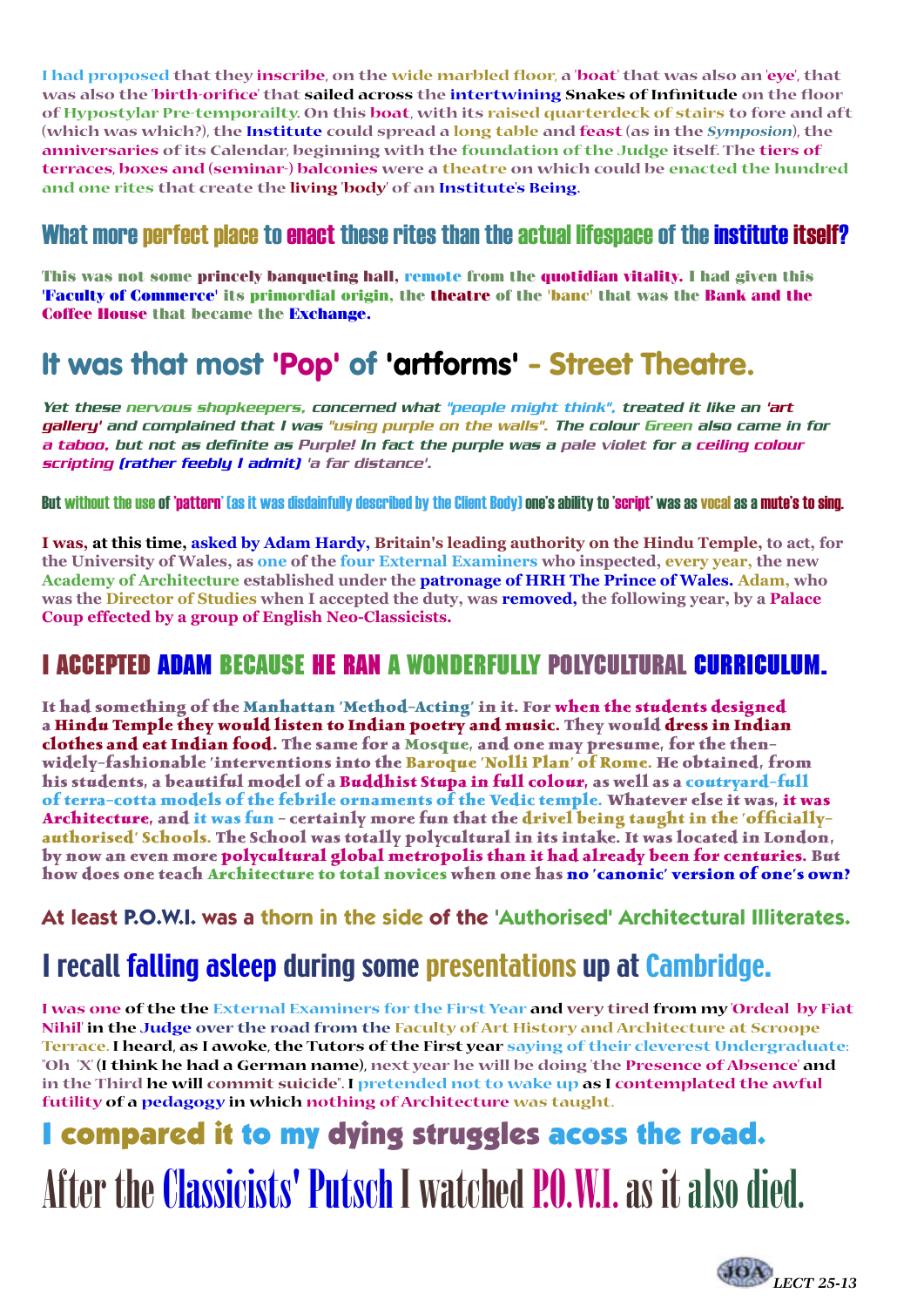**After running for some ten years, the Prince of Wales' Institute plucked-up the courage to invite an examination from the Royal Institute of British Architects. Its request to them was for the degree awarded by the University of Wales to be certified as sufficient to qualify for Part II of the RIBA's three-part obstacle-course to becoming someone legally capable of bearing the title of 'Architect'. No one was expecting the first application to succeed. The RIBA had never forgiven HRH for unfavourably comparing the Architectural Profession's post-WWII buildings to the wreckage left by Herman Goering's blitzkreig on Britain.** 

### For which remark, and this hurt even more, HRH received the vocal approval of the Common Man.

What did surprise, however, was the discovery that History was the weakest subject in the POWI Student's suit of examination subjects. The espousal of 'Classical Architecture', back when the Putsch ousted Adam Hardy, was an a-historical return to the *status quo ante* WWII.

**The Hellenic and Roman Orders were learned by rote and applied to everything that came within the frame of the Architect's canvas.**

**Epistemologically, the project might be termed a 'theory' and, as Levi-Strauss would have advised, to be deemed neither 'right' nor 'wrong'. Its value was in its 'testing'. Ironically, when one thinks of the pedagogic effect of the pumped-up conceptual pedigrees of 'Critical Theory', the P.O.W.I. Students left with many more useful insights into the practice of Architecture than one might expect. I cannot doubt that it was a more rewarding education in Building, City-planning and Architecture, and even Decoration, than a student received from most of the other 'RIBA-Approved' Schools of Architecture extant at the time.**

# The Nineties saw the universal triumph of Deconstruction.

I recall being asked by the Professors of a well known Architectural Academy: "John, can you explain the work of Liebeskind to us?" back in 1992 I had to reply to the effect that I was, perhaps fortunately, too busy to have thought about it sufficiently to 'explain' it to them. It was not until I began to script these lectures that it bcame necessary to 'theorise' the Deconstructivists.

**But, as Bosquet said of Balaclava, "C'est magnifique, mais ce n'est pas la guerre". Ramrod-straight Anglo-Classicism, out of Burlington's asceptic cookbook, hardly 'worked' in the 18C (when compared with its achievements elsewhere). It was soon overwhelmed by 19C Nordic-Gothick, Freestyle, Art Nouveau and everything else, not to mention Modernism. Neo-Classicism has been 'arising, sort-of-working, and then failing' ever since Octavian Caesar. Will it go on resurrecting and then dying away for ever?**

One imagines the scene in Tvardovsky's Solaris when the Protagonists dead wife re-manifests as a corporeal presence and he says: "I am getting so tired of these resurrections".

### THE FACT WAS THAT P.O.W.I., had NO SENSE OF HISTORY !

### **SO how different were the Neo-Classicists who had supported my appointment to design the Judge?**

For they too, were disturbed by the idea of covering the giant columns in surface-scripted 'bales of text'. Harris had confirmed that the Burlingtonians had never created a painted interior to compare with those of Continentantal Europe. Even the more relaxed, better informed and adventurous 19C had failed to make anything iconically serious of 'surface-scripting'. Poor Christopher Dresser had even tried to determine the 'species' of the gilded flower at the centre of the Classical Ceiling Coffer! My Neo-Classicists protected themselves by placing a taboo on any 'modern' graphical techniques. I knew of much cheaper alternatives, but I worked with Inigo Rose, a young Buon-Fresco painter, to design and paint the ceiling.



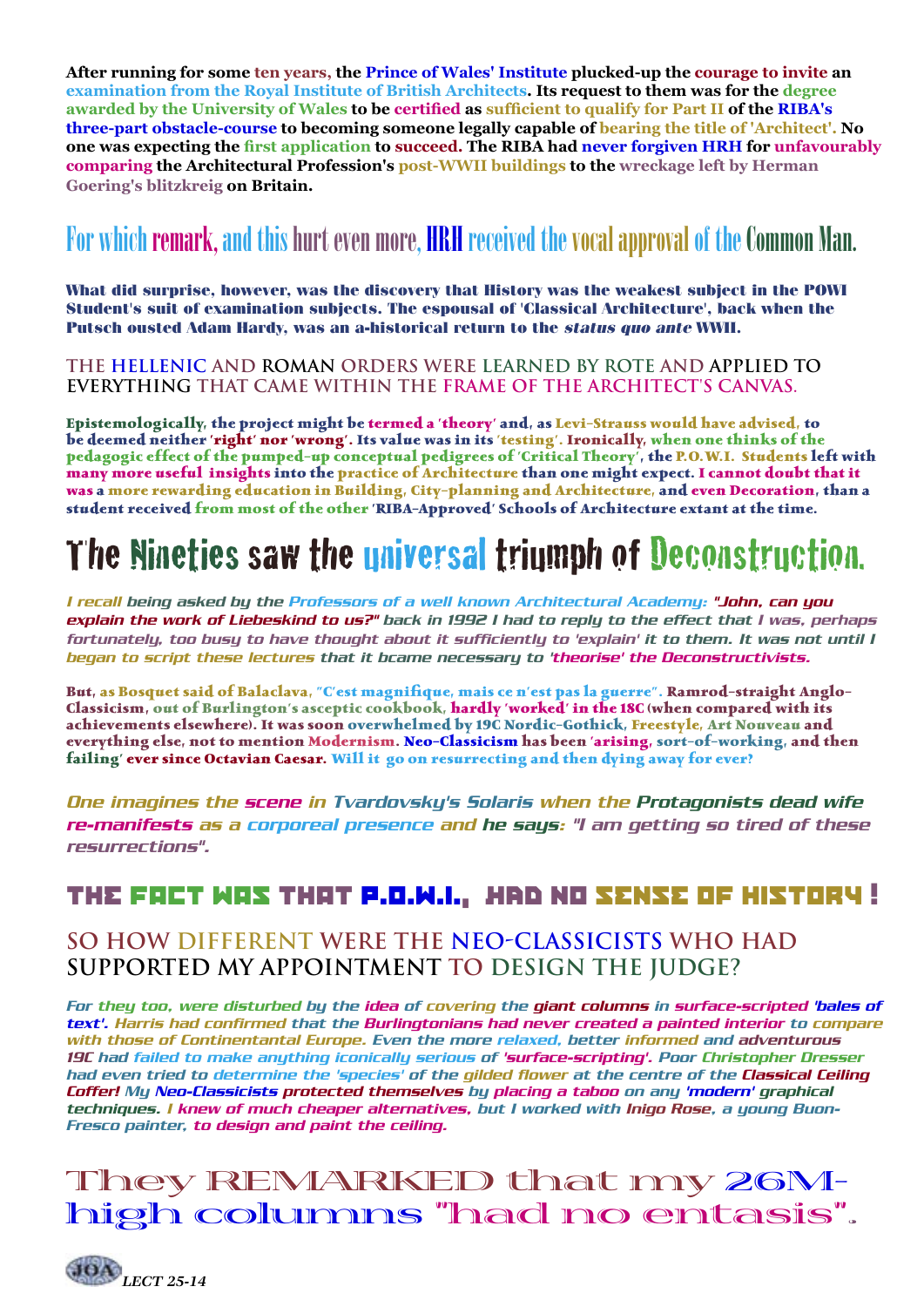**I replied that "surely they did not imagine that Ictinus would ever have used bulging, solid stone, columns if he could have filled them with machines?". "Think of Philo's automatic templedoors", I suggested, "that opened when the sacrificial fire was lit".**

# Bulging a column was only done to make it look 'alive'.

**It was the same reason why Ictinus stained, painted and mirror-polished the whole flying-around Acropolis-Athena-Hotel. The received theory that the geometric distortions of the Parthenon were installed so as to make everything look regular and straight was on a par with the trivial idea that the purpose of Doric Architecture was to illustrate the way it was originally built out of wood. But this is what English Neo-Classicists believed in the 18C, and it is what they believe today.**

### A 'Sixth Order' was altogether too much for them. They were not interested in anything an outsider would call 'victory'.

They hated 'Modernism' so much, and (proudly) knew so very little about it that the idea that they might have to lead the real world towards some sort of 'historically-situated' goal filled them with a very well-deserved apprehension. It became clear to me that they preferred to remain apart from the World, ignored and useless to it, in their thriving little circle of preservationists and country-house builders.

Yet, in the present Age of Ignorance, one remains grateful for their existence. Even though they had become, themselves, part of the 'Fiat Niihil'.

*I understood that my work had fallen into one of those discontinuities which Anthony Sampson described in his 'Anatomy of Britain'. The British are free to entertain almost any idea that they please. It is why the culture remains so inventive. This freedom is protected by a rigorous cult of Privacy. This is the oil that enables all these wildly disparate thoughts to rotate against each other without ever meshing and turning into some larger engine. One such Architectural Engine is the Preservation-oriented, Neo-Classical (but also Neo-gothic and Neo-anything-one-likes) tendency. It has a past but denies a Future (if it is different to the past, that is). Another such Engine is that of the Radical Modernists who believe that 'the past' is an infection which, once acquired, is fatal to creative invention. Cultural building projects in contemporary Britain will appoint an Architect from each camp. They meet, typically, at a boundary crossed by stainless steel arms mounted on neoprene rubber bases. These isolate their very different physiognomies.*

### This 'pseudo-mating' insulates the Past from infection by the Future, and the Future from infection by the Past.

### By this means one ensures that the Present, in which we all live, will remain securely DEAD.

**I realised that the one thing that this culture regarded with absolute repugnance and horror was that the past and the future should mate, copulate and give birth to something as NEW AS IT WAS OLD - a living child of both. As for myself and my 'innocent' project from the 1950's, to invent a 'linguistically' universal Ur-Architecture so that a culture (any culture) could write its self-image on its own vital and urbane body - I had tried, time after time, for twenty years, to persuade a Client to understand that what was needed to bring Architecture into the service of an Urbanity that was being everywhere destroyed. I had brought to every sort of perfection a strange tool that Maxwell had asserted was a New (Sixth) Order. Now, finally, in Cambridge of all places, I had built it in a technically capable form. Everything was prepared for the final victory. I had even taught myself (a mere Architect) how to generate the surface-scripting that was necessary to make 'real' the truths of our time. I had not avoided recognising these as the 'positive' phenomenologies of the human phylogeny and ontogeny which authenticate 'Modernity'. I had used easily recognisable elements of the natural world as metaphors to this end. Now, with this very public 'fiat nihil',** 

# I knew, after thirty years of trying, that it was all over.